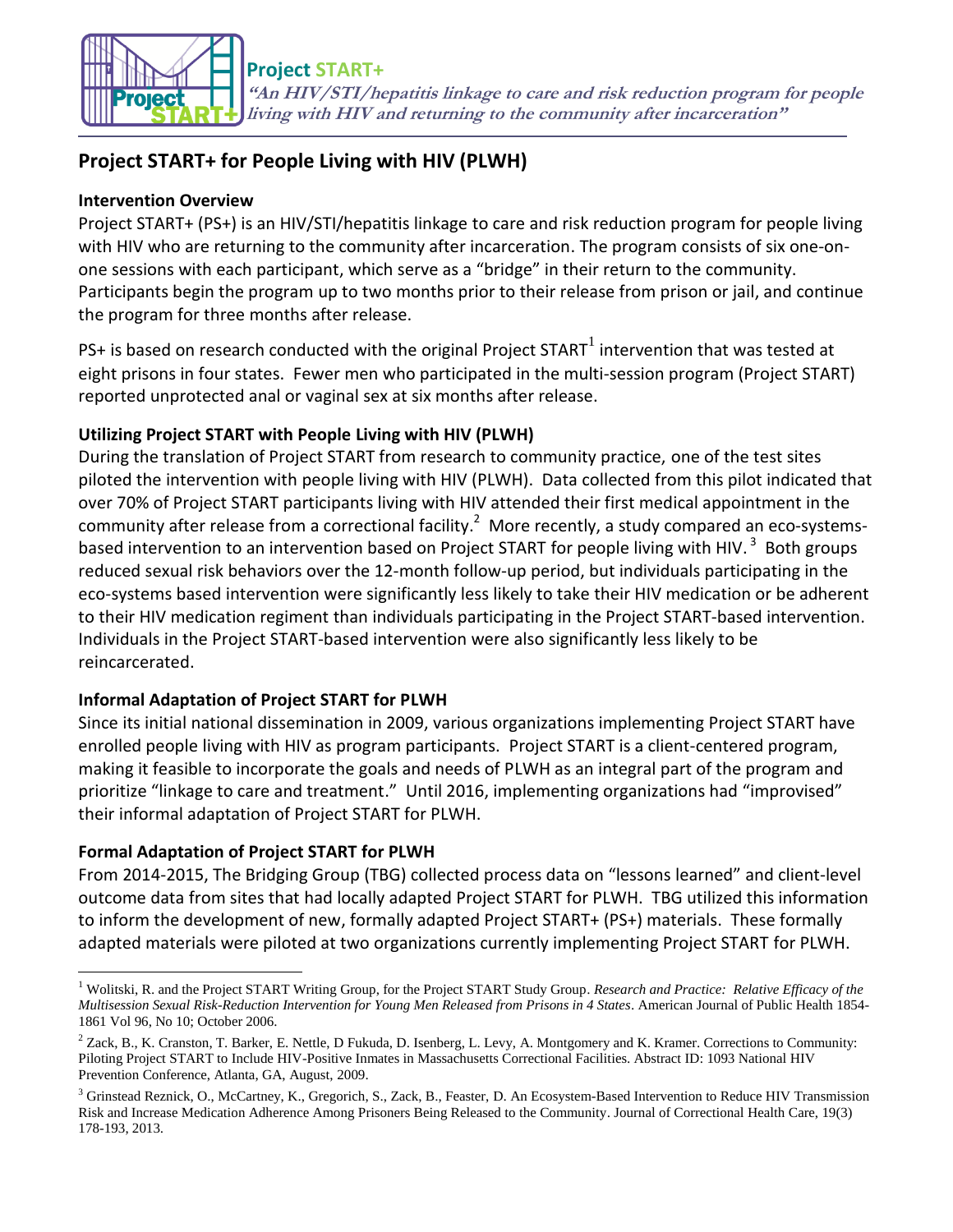Results from the PS+ adaptation pilot demonstrated that of the 28 PS+ participants at the two sites, 100% received their supply of medications upon release from custody, 75% received a prescription for their medication, 93% filled their prescriptions in the community, and 96% were linked to HIV care in the community after release. At one site, 100% were reenrolled (or reinstated) into the AIDS Drug Assistance Program (ADAP), 58% enrolled in Medicaid and 53% enrolled in insurance.<sup>4</sup>

Based on results and input from the PS+ pilot sites, the formally adapted PS+ materials were finalized.

### **PS+ Intervention Overview**

The two PS+ pre-release sessions focus on 1) post-release linkage to care; 2) reentry needs; 3) individualized risk behaviors; and 4) risk of reincarceration. More specifically, these sessions incorporate information and activities, including:

- 1) Complete linkage to care, behavioral risk and reentry needs assessments;
- 2) Utilize a strengths-based approach to develop individualized linkage to care goal sheets, behavioral risk reduction goal sheets, and other reentry needs goal sheets as appropriate;
- 3) Confirm, enroll or provide linkage to Medicaid or Health Insurance and AIDS Drug Assistance Program (ADAP) enrollment and complete necessary forms and applications, including Health Insurance Portability and Accountability Act (HIPAA) release forms;
- 4) Obtain participant's medical file (or arrange to obtain information upon release);
- 5) Identify participant's HIV medications and/or prescription given at time of release (or support the participant to obtain medications at time of release);
- 6) Support an individuals' broader reentry needs with facilitated referrals to social service providers and other treatment needs (housing, substance use treatment, mental health care, income and employment, recidivism prevention, etc.);
- 7) Schedule post-release follow-up session.

The four PS+ post-release sessions incorporate information and activities, including:

- 1) Ideally, meet with the participant within 48 hours of release at their community medical provider's location;
- 2) Assure medications are obtained by the participant in the community;
- 3) Provide ongoing facilitated referrals for other treatment and social service needs;
- 4) Review and update linkage to care goal sheets, behavioral risk reduction goal sheets and other reentry needs goal sheets including recidivism reduction as appropriate;
- 5) Provide risk reduction materials and information (e.g., condoms, syringe cleaning supplies, syringe exchange referrals, etc.) as needed;
- 6) Provide additional "other sessions" as needed (e.g., during crisis management, extended incarceration sentence, etc.)
- 7) Engage participant in longer-term system of care, medical home and other support.

 $\overline{a}$ <sup>4</sup> Zack, B. and Kramer, K. *From Incarceration to Linkage to Care: Adapting Project START for PLWH*. Abstract: 1292. National HIV Prevention Conference, Atlanta, 2015.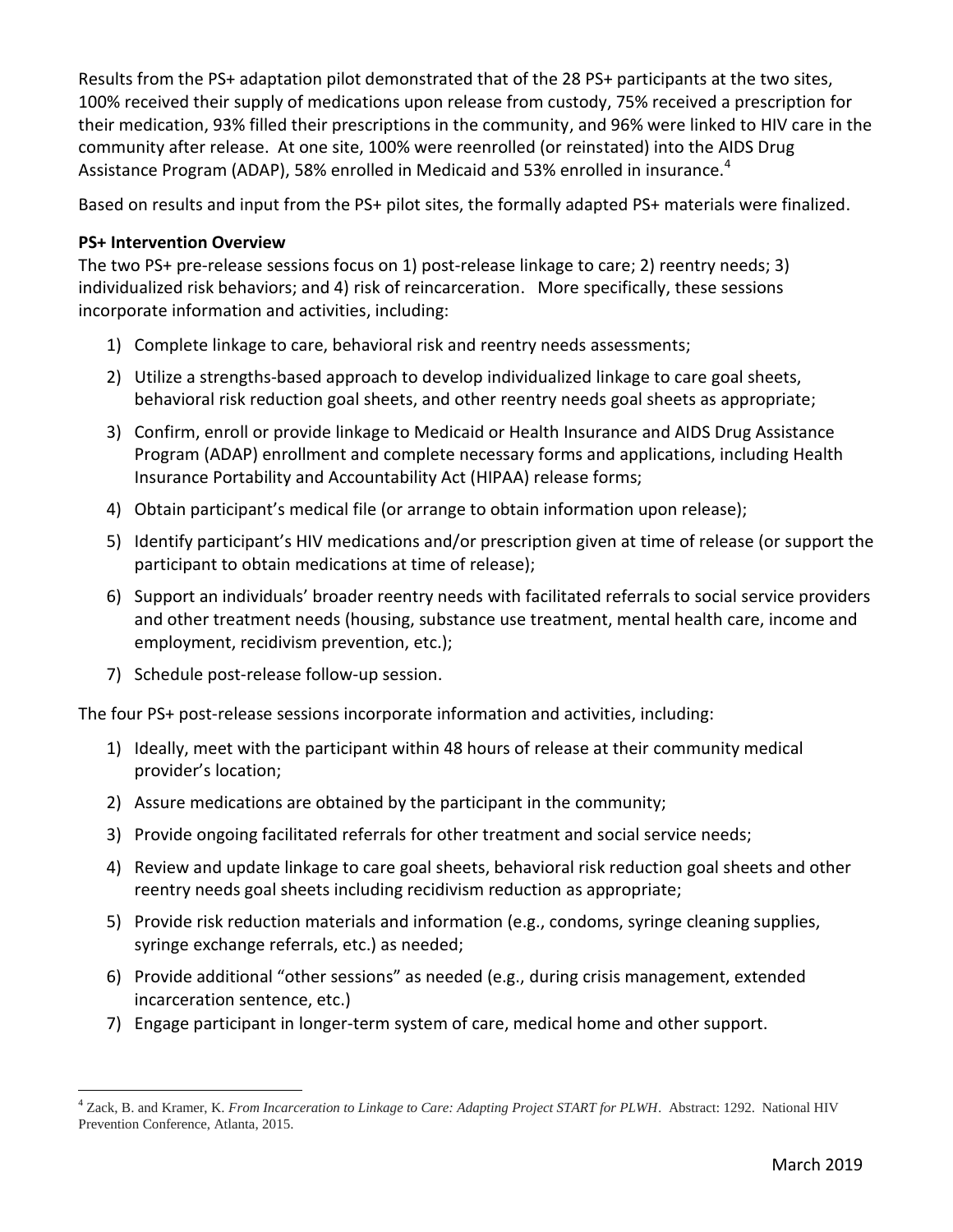#### **Staff Required to Attend a PS+ Training:**

Agency staff attending this skills-based training will learn how to conduct the intervention, practice intervention delivery skills, and identify agency-specific implementation strategies. Therefore, an agency may submit up to two individual applications for staff who may be directly involved in implementing Project START+.

Priority will be given to training applicants who have the agency capacity to implement Project START+ and two staff members who meet the requirements listed below. However, if space allows, an additional staff member from a qualified agency will be considered on a case-by-case basis.

All program staff who will have primary responsibility for conducting the Project START+ individual sessions, i.e., counselors/case managers/navigators must attend a Project START+ training of facilitators (TOF). In addition, program supervisors who oversee the intervention and supervise counselors/case managers/navigators are also encouraged to attend the training.

#### **Project START+ Staffing:**

Staff should be familiar with HIV/STD/Hepatitis linkage to care and risk reduction programs for people living with HIV and the specific needs of people with HIV who are returning to the community after incarceration. (e.g., parole/probation, housing, substance use disorder prevention and treatment, and mental health issues). Staff must be comfortable working in a correctional facility setting and have personal characteristics that facilitate communication (e.g., nonjudgmental attitude, active listening skills, friendly, outgoing and trustworthy personality). Project START+ requires the following positions:

- 1 full-time (or 2 half-time) experienced counselor(s) or case manager(s) or navigator(s) to conduct all of the direct-service intervention activities.
- 1 part-time (40% time) program manager to provide program oversight, work as a liaison to the correctional facility, and oversee quality assurance and evaluation activities.
- 1 part-time (20% time) program assistant to provide administrative support for all staff and maintain an up-to-date facilitated referral database and community resource guides. *A note about program staff who were formerly incarcerated: These staff members have many skills to offer but may also have a difficult time obtaining a security clearance to enter the correctional facility. CBOs must first check the facility's policy on criminal backgrounds, incarceration, and clearance before posting positions.*

| <b>Core Elements</b> |                                                                                        |  |
|----------------------|----------------------------------------------------------------------------------------|--|
| 1.                   | Schedule and facilitate program sessions with people living with HIV who are           |  |
|                      | preparing for release from a correctional facility and continue facilitating sessions  |  |
|                      | with participants after they return to the community.                                  |  |
|                      | 2. Use a client-focused, harm reduction, strengths-based approach that helps           |  |
|                      | participants develop step-by-step solutions to strengthen their abilities to link into |  |
|                      | medical care after release and to help participants minimize risk behaviors within     |  |
|                      | their individual life circumstances.                                                   |  |
| 3.                   | Use assessment and documentation tools to provide a structured program which           |  |
|                      | includes HIV/STI/Hepatitis education and linkage to care, behavioral risk and reentry  |  |
|                      | needs assessments, goal setting, strengthening motivation, decision making, and        |  |
|                      | facilitated referrals.                                                                 |  |